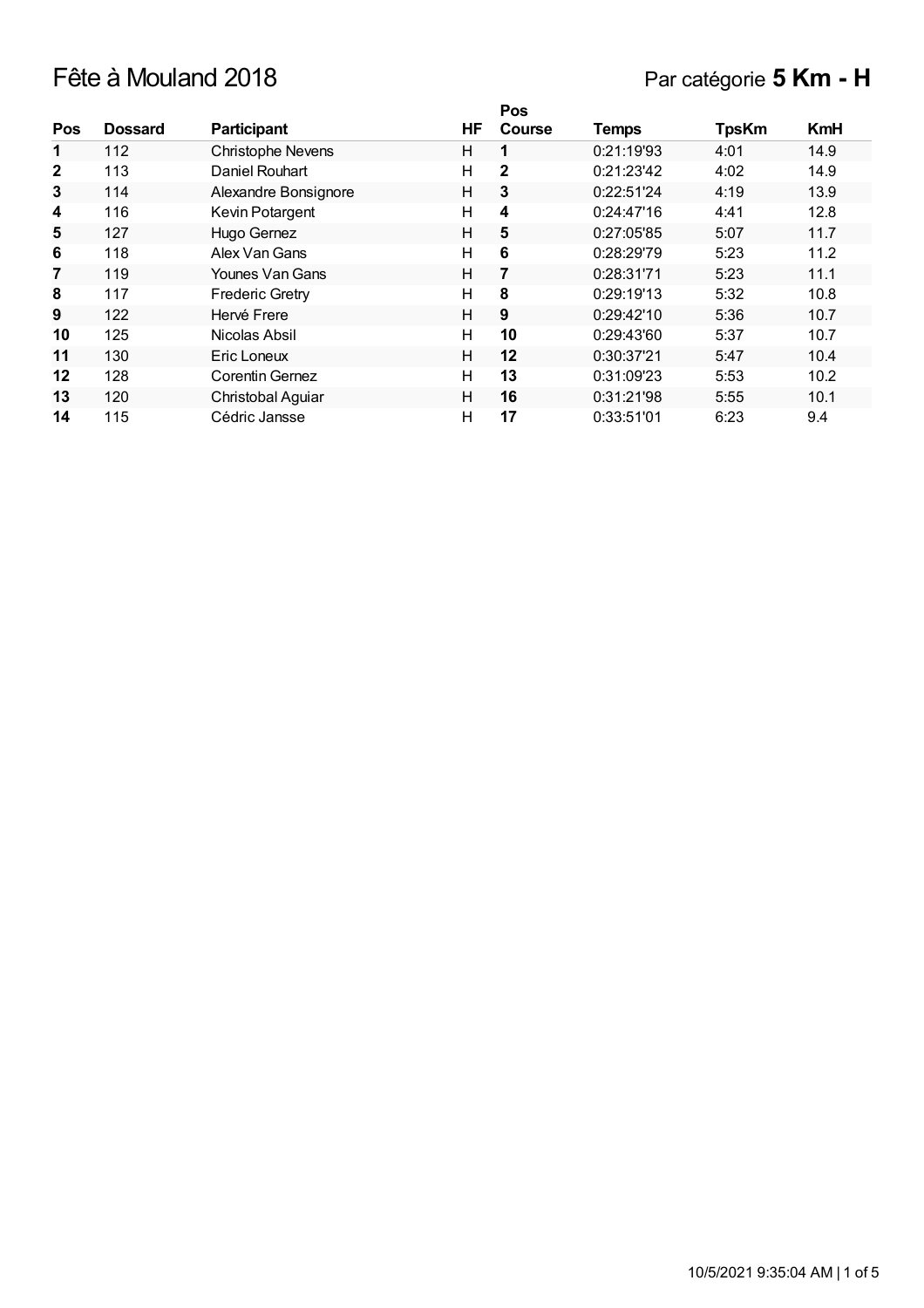## Fête à Mouland 2018 Par catégorie **10 Km - F**

|                |                |                           |    | <b>Pos</b>    |              |              |            |
|----------------|----------------|---------------------------|----|---------------|--------------|--------------|------------|
| Pos            | <b>Dossard</b> | <b>Participant</b>        | ΗF | <b>Course</b> | <b>Temps</b> | <b>TpsKm</b> | <b>KmH</b> |
| 1              | 233            | <b>Claudine Fafchamps</b> | F  | 8             | 0:43:28'23   | 4:33         | 13.2       |
| $\overline{2}$ | 236            | Pascale Kramer            |    | 14            | 0:52:18'74   | 5:29         | 11.0       |
| 3              | 242            | Coralie Crommen           |    | 16            | 0:56:34'03   | 5:55         | 10.1       |
| 4              | 238            | Sara Rassaerts            |    | 17            | 1:00:40'91   | 6:21         | 9.4        |
| 5              | 228            | Alix Jossa                |    | 21            | 1:04:36'65   | 6:46         | 8.9        |
| 6              | 229            | <b>Isabelle Leclercq</b>  | F  | 22            | 1:05:11'10   | 6:50         | 8.8        |
| 7              | 234            | Coraline Gillon           |    | 23            | 1:06:36'04   | 6:58         | 8.6        |
| 8              | 250            | Carine Coudanne           |    | 24            | 1:11:28'57   | 7:29         | 8.0        |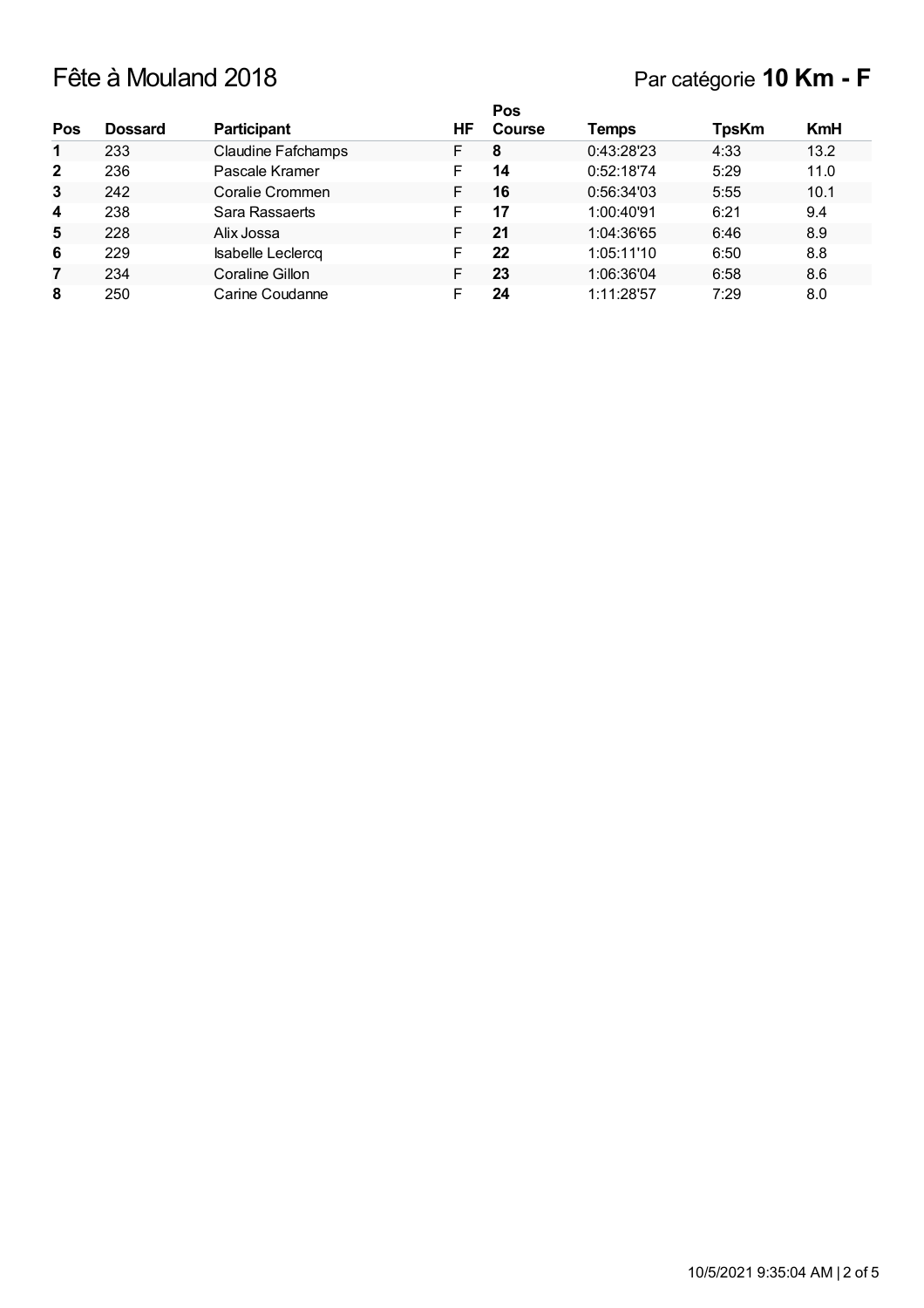## Fête à Mouland 2018 Par catégorie **10 Km - H**

|              |                |                          |    | Pos           |            |              |            |
|--------------|----------------|--------------------------|----|---------------|------------|--------------|------------|
| <b>Pos</b>   | <b>Dossard</b> | <b>Participant</b>       | HF | <b>Course</b> | Temps      | <b>TpsKm</b> | <b>KmH</b> |
| 1            | 244            | Sebastien Lecloux        | H  | 1             | 0:37:55'02 | 3:58         | 15.1       |
| $\mathbf{2}$ | 230            | Gregory Happart          | H  | 2             | 0:39:24'89 | 4:08         | 14.5       |
| 3            | 247            | Olivier Ulrici           | H  | 3             | 0:39:43'30 | 4:10         | 14.4       |
| 4            | 239            | Michel Ulrici            | H  | 4             | 0:40:19'65 | 4:13         | 14.2       |
| 5            | 245            | <b>Bertrand Califice</b> | H  | 5             | 0:41:05'16 | 4:18         | 13.9       |
| 6            | 232            | Roland Hanssen           | H  | 6             | 0:42:40'64 | 4:28         | 13.4       |
| 7            | 249            | <b>Benoit Sindic</b>     | Н  | 7             | 0:42:53'99 | 4:29         | 13.4       |
| 8            | 248            | <b>Benoit Genet</b>      | H  | 9             | 0:45:00'69 | 4:43         | 12.7       |
| 9            | 246            | Christan Stephany        | H  | 10            | 0:46:09'09 | 4:50         | 12.4       |
| 10           | 237            | Tomas Hrdlicka           | H  | 11            | 0:46:47'60 | 4:54         | 12.2       |
| 11           | 231            | Freddy Hounje            | H  | 12            | 0:49:43'71 | 5:13         | 11.5       |
| 12           | 235            | <b>Michel Custers</b>    | H  | 13            | 0:52:17'18 | 5:29         | 11.0       |
| 13           | 243            | Maurice Janssen          | H  | 15            | 0:52:56'79 | 5:32         | 10.8       |
| 14           | 240            | <b>Frederic Wathelet</b> | H  | 18            | 1:02:18'94 | 6:32         | 9.2        |
| 15           | 241            | Ralph Laverdeur          | H  | 19            | 1:02:22'67 | 6:32         | 9.2        |
| 16           | 251            | <b>Xavier Picard</b>     | H  | 20            | 1:03:02'89 | 6:36         | 9.1        |